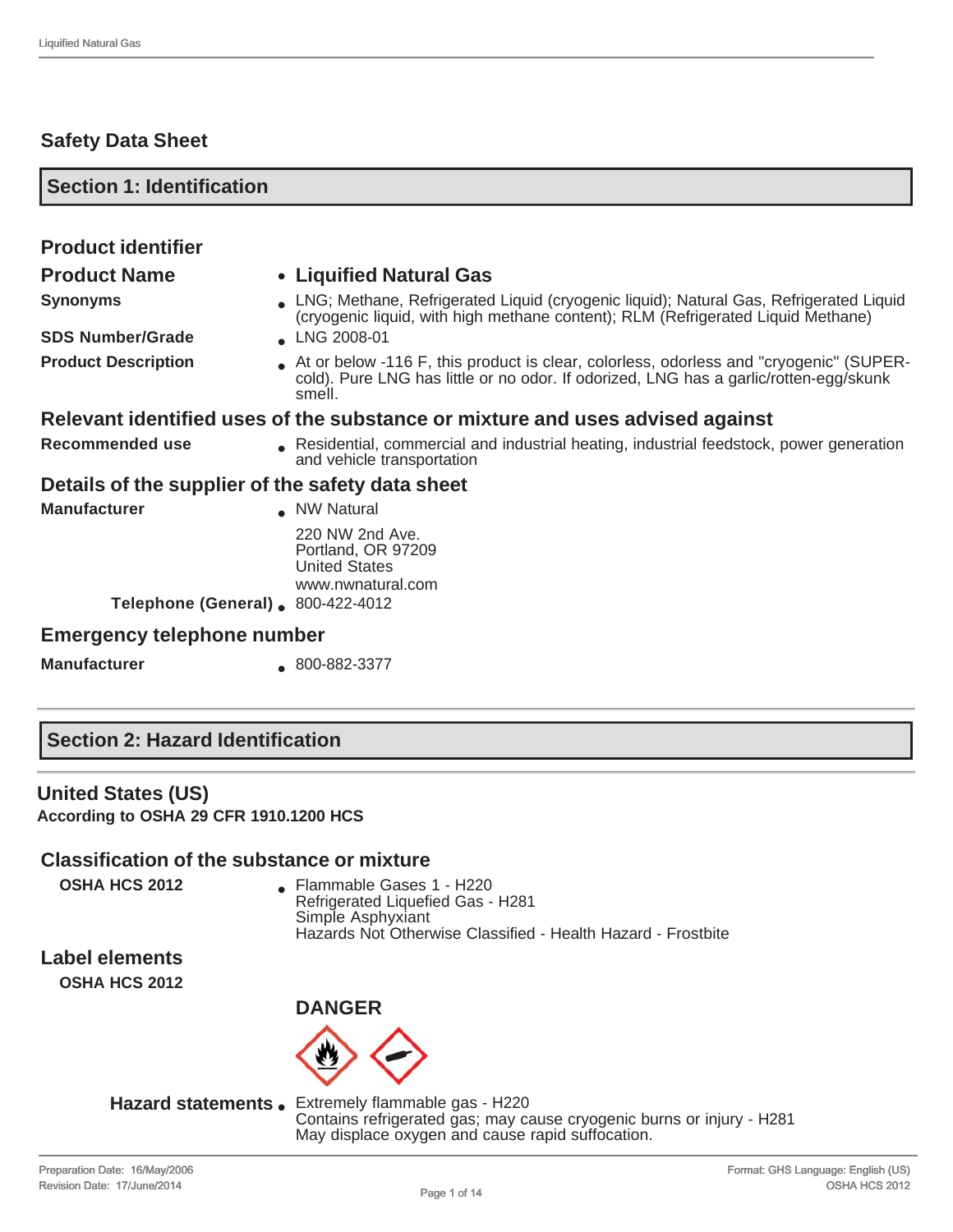| <b>Precautionary statements</b> |                                                                                                                                                                                                                                                                                   |
|---------------------------------|-----------------------------------------------------------------------------------------------------------------------------------------------------------------------------------------------------------------------------------------------------------------------------------|
|                                 | <b>Prevention</b> Keep away from heat, sparks, open flames and/or hot surfaces. - No smoking. - P210<br>Wear cold insulating gloves, face shield and/or eye protection. - P282                                                                                                    |
|                                 | Response. Leaking gas fire: Do not extinguish, unless leak can be stopped safely. - P377<br>Eliminate all ignition sources if safe to do so. - P381<br>Thaw frosted parts with lukewarm water. Do not rub affected area. - P336<br>Get immediate medical advice/attention. - P315 |
|                                 | <b>Storage/Disposal</b> Protect from sunlight. Store in a well-ventilated place. - P410+P403                                                                                                                                                                                      |
| <b>Other hazards</b>            |                                                                                                                                                                                                                                                                                   |
| <b>OSHA HCS 2012</b>            | • Under United States Regulations (29 CFR 1910.1200 - Hazard Communication<br>Standard), this product is considered hazardous.                                                                                                                                                    |

# **Section 3 - Composition/Information on Ingredients**

#### **Substances**

● Material does not meet the criteria of a substance.

### **Mixtures**

| <b>Composition</b>                 |                       |                  |                                                                                         |                                                                    |  |
|------------------------------------|-----------------------|------------------|-----------------------------------------------------------------------------------------|--------------------------------------------------------------------|--|
| <b>Chemical Name</b>               | <b>Identifiers</b>    | $\frac{0}{0}$    | <b>LD50/LC50</b>                                                                        | <b>Classifications According to</b><br><b>Regulation/Directive</b> |  |
| Methane                            | CAS:74-82-8           | 92.7%            | <b>NDA</b>                                                                              | OSHA HCS 2012: Flam. Gas 1; Press. Gas -<br>Comp; Simp. Asphyx.    |  |
| Ethane                             | CAS:74-84-0           | 5.9%             | <b>NDA</b>                                                                              | OSHA HCS 2012: Flam. Gas 1; Press. Gas -<br>Comp; Simp. Asphyx.    |  |
| Propane                            | CAS:74-98-6           | 0.9%             | <b>NDA</b>                                                                              | OSHA HCS 2012: Flam. Gas 1; Press. Gas -<br>Comp; Simp. Asphyx.    |  |
| Nitrogen                           | CAS:7727-<br>$37-9$   | 0.3%             | <b>NDA</b>                                                                              | OSHA HCS 2012: Press. Gas - Comp.; Simp.<br>Asphyx.                |  |
| <b>Butane</b>                      | CAS:106-97-<br>8      | 0.1%             | Inhalation-Rat LC50 . 658 g/m <sup>3</sup> 4<br>Hour(s)                                 | OSHA HCS 2012: Flam. Gas 1; Press. Gas -<br>Comp; Simp. Asphyx.    |  |
| Pentane                            | CAS:109-66-<br>0      | $< 0.1\%$        | Inhalation-Rat LC50 . 364 g/m <sup>3</sup> 4<br>Hour(s)                                 | OSHA HCS 2012: Exposure limit(s)                                   |  |
| Isobutane                          | CAS:75-28-5           | $< 0.1\%$        | Inhalation-Rat LC50 . 658000<br>$mg/m3$ 4 Hour(s)                                       | OSHA HCS 2012: Flam. Gas 1; Press. Gas -<br>Comp; Simp. Asphyx.    |  |
| Hexane                             | CAS:110-54-<br>3      | $< 0.1\%$        | Ingestion/Oral-Rat LD50 . 25 g/kg<br>Inhalation-Rat LC50 . 48000 ppm 4<br>Hour(s)       | <b>OSHA HCS 2012:</b> Exposure limit(s)                            |  |
| Carbon dioxide                     | CAS:124-38-<br>9      | $< 0.1\%$        | Inhalation-Rat LC50 . 470000 ppm<br>30 Minute(s)                                        | OSHA HCS 2012: Exposure limit(s)                                   |  |
| 2-Methylbutane (In<br>Liquid form) | CAS:78-78-4           | $< 0.1\%$        | Inhalation-Rat LC50 . 280000<br>$mg/m3$ 4 Hour(s)                                       | <b>OSHA HCS 2012:</b> Exposure limit(s)                            |  |
| 2-Propanethiol, 2-<br>methyl-      | CAS:75-66-1           | $\,<\,$<br>30ppm | Ingestion/Oral-Rat LD50 . 4729<br>mg/kg<br>Inhalation-Rat LC50 . 22200 ppm 4<br>Hour(s) | <b>OSHA HCS 2012:</b> Exposure limit(s)                            |  |
| Hydrogen sulfide                   | CAS:7783-<br>$06 - 4$ | $<$ 5ppm         | Inhalation-Rat LC50 . 700 mg/m <sup>3</sup> 4<br>Hour(s)                                | <b>OSHA HCS 2012:</b> Exposure limit(s)                            |  |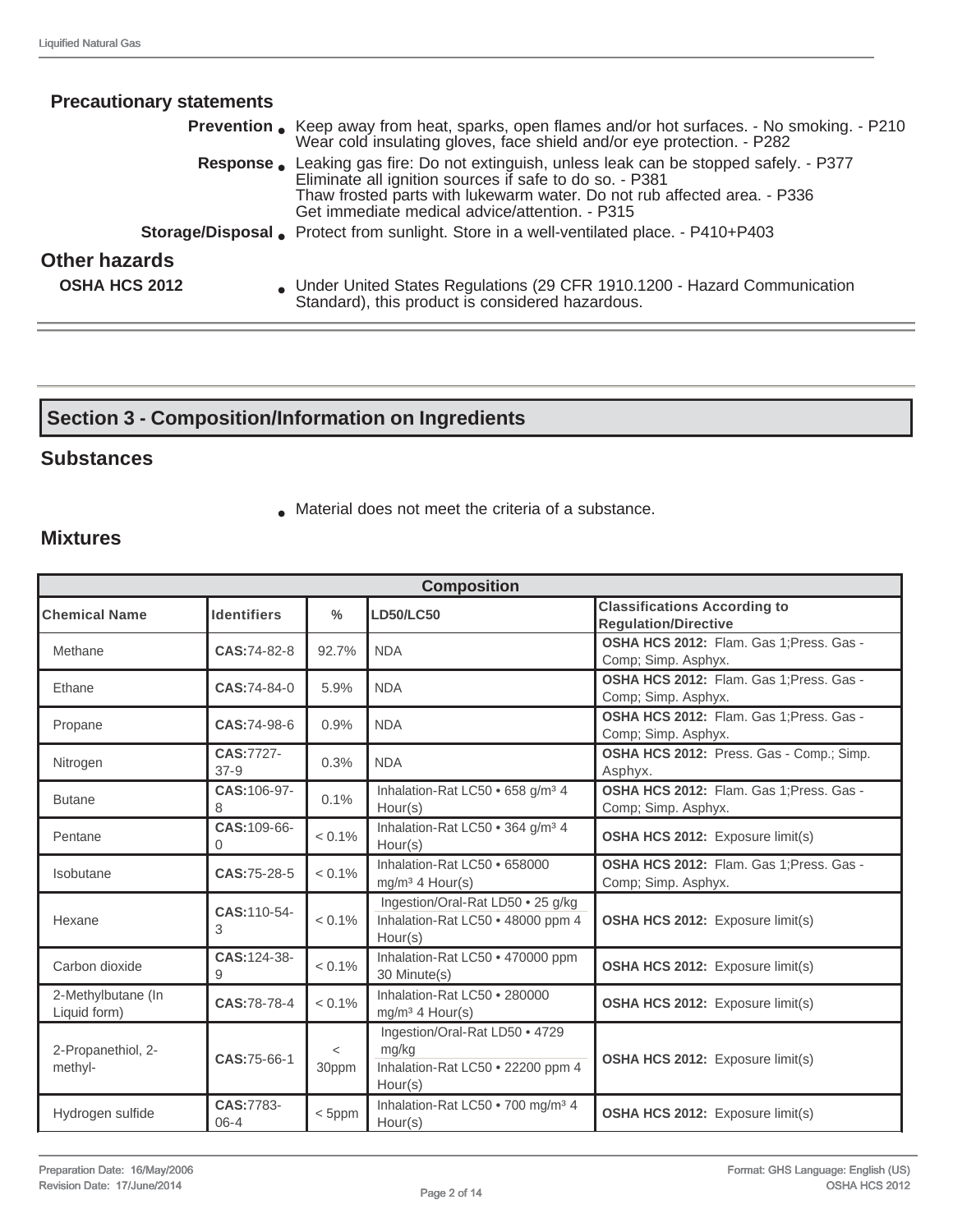| Methyl ethyl sulfide | CAS:624-89- | 3 <sub>ppm</sub> | <b>NDA</b> | <b>OSHA HCS 2012:</b> Exposure limit(s) |
|----------------------|-------------|------------------|------------|-----------------------------------------|

All percentages provided are approximate.

| <b>Section 4: First-Aid Measures</b>                        |                                                                                                                                                                                                                                                                                                                                                                                                                                                                                                                                                                                                                 |  |  |  |
|-------------------------------------------------------------|-----------------------------------------------------------------------------------------------------------------------------------------------------------------------------------------------------------------------------------------------------------------------------------------------------------------------------------------------------------------------------------------------------------------------------------------------------------------------------------------------------------------------------------------------------------------------------------------------------------------|--|--|--|
| <b>Description of first aid measures</b>                    |                                                                                                                                                                                                                                                                                                                                                                                                                                                                                                                                                                                                                 |  |  |  |
| <b>Inhalation</b>                                           | • IF INHALED: Remove victim to fresh air and keep at rest in a position comfortable for<br>breathing. Administer oxygen if breathing is difficult. Give artificial respiration if victim<br>is not breathing. If signs/symptoms continue, get medical attention.                                                                                                                                                                                                                                                                                                                                                |  |  |  |
| <b>Skin</b>                                                 | If frostbite has occurred, seek medical attention immediately; do NOT rub the affected<br>area(s) or flush them with water. In order to prevent further tissue damage, do NOT<br>attempt to remove frozen clothing from frostbitten areas. If frostbite has not occurred,<br>immediately and thoroughly wash contaminated skin with soap and water.                                                                                                                                                                                                                                                             |  |  |  |
| Eye                                                         | If eye tissue is frozen, seek medical attention immediately; if tissue is not frozen,<br>immediately and thoroughly flush the eyes with large amounts of water for at least 15<br>minutes, occasionally lifting the upper and lower eyelids. If irritation, pain, swelling,<br>lacrimation or photophobia persist, get medical attention as soon as possible.                                                                                                                                                                                                                                                   |  |  |  |
| Ingestion                                                   | If frostbite has occurred, seek medical attention immediately; do NOT rub the affected<br>area(s) or flush them with water. Never give anything by mouth to an unconscious<br>person. Do NOT induce vomiting.                                                                                                                                                                                                                                                                                                                                                                                                   |  |  |  |
| Most important symptoms and effects, both acute and delayed |                                                                                                                                                                                                                                                                                                                                                                                                                                                                                                                                                                                                                 |  |  |  |
|                                                             | Refer to Section 11 - Toxicological Information.                                                                                                                                                                                                                                                                                                                                                                                                                                                                                                                                                                |  |  |  |
|                                                             | Indication of any immediate medical attention and special treatment needed                                                                                                                                                                                                                                                                                                                                                                                                                                                                                                                                      |  |  |  |
| <b>Notes to Physician</b>                                   | All treatments should be based on observed signs and symptoms of distress in the<br>patient. Consideration should be given to the possibility that overexposure to materials<br>other than this product may have occurred.                                                                                                                                                                                                                                                                                                                                                                                      |  |  |  |
| <b>Other information</b>                                    |                                                                                                                                                                                                                                                                                                                                                                                                                                                                                                                                                                                                                 |  |  |  |
|                                                             | Ensure that medical personnel are aware of the material(s) involved and take<br>precautions to protect themselves. RESCUERS SHOULD NOT ATTEMPT TO<br>RETRIEVE VICTIMS OF EXPOSURE TO GASES WITHOUT ADEQUATE<br>PERSONAL PROTECTIVE EQUIPMENT. At a minimum, Self-Contained Breathing<br>Apparatus must be worn. Victim(s) who experience any adverse effect after over-<br>exposure to this gas mixture must be taken for medical attention. Rescuers should be<br>taken for medical attention if necessary. Take a copy of the label and the MSDS to<br>physician or other health professional with victim(s). |  |  |  |
| <b>Section 5: Fire-Fighting Measures</b>                    |                                                                                                                                                                                                                                                                                                                                                                                                                                                                                                                                                                                                                 |  |  |  |

#### **Extinguishing media Suitable Extinguishing Media** ● Dry Chemical, (Potassium Bicarbonate based \*Purple K\* most effective, Carbon Dioxide, High Expansion Foam, Halon. **Unsuitable Extinguishing Media Introducing water stream into Liquified Natural Gas will rapidly accelerate vaporization** to flammable state. A water fog may be used to direct or shield gas vapor. **Special hazards arising from the substance or mixture Unusual Fire and Explosion**  Unusual Fire and Explosion **CEXTREMELY FLAMMABLE**<br>Hazards Mill form explosive mixtures with air. Vapors may travel to source of ignition and flash back. Cylinders exposed to fire may vent and release flammable gas through pressure relief devices. Containers may explode when heated. Ruptured cylinders may rocket. Hazardous Combustion <br>
a No data available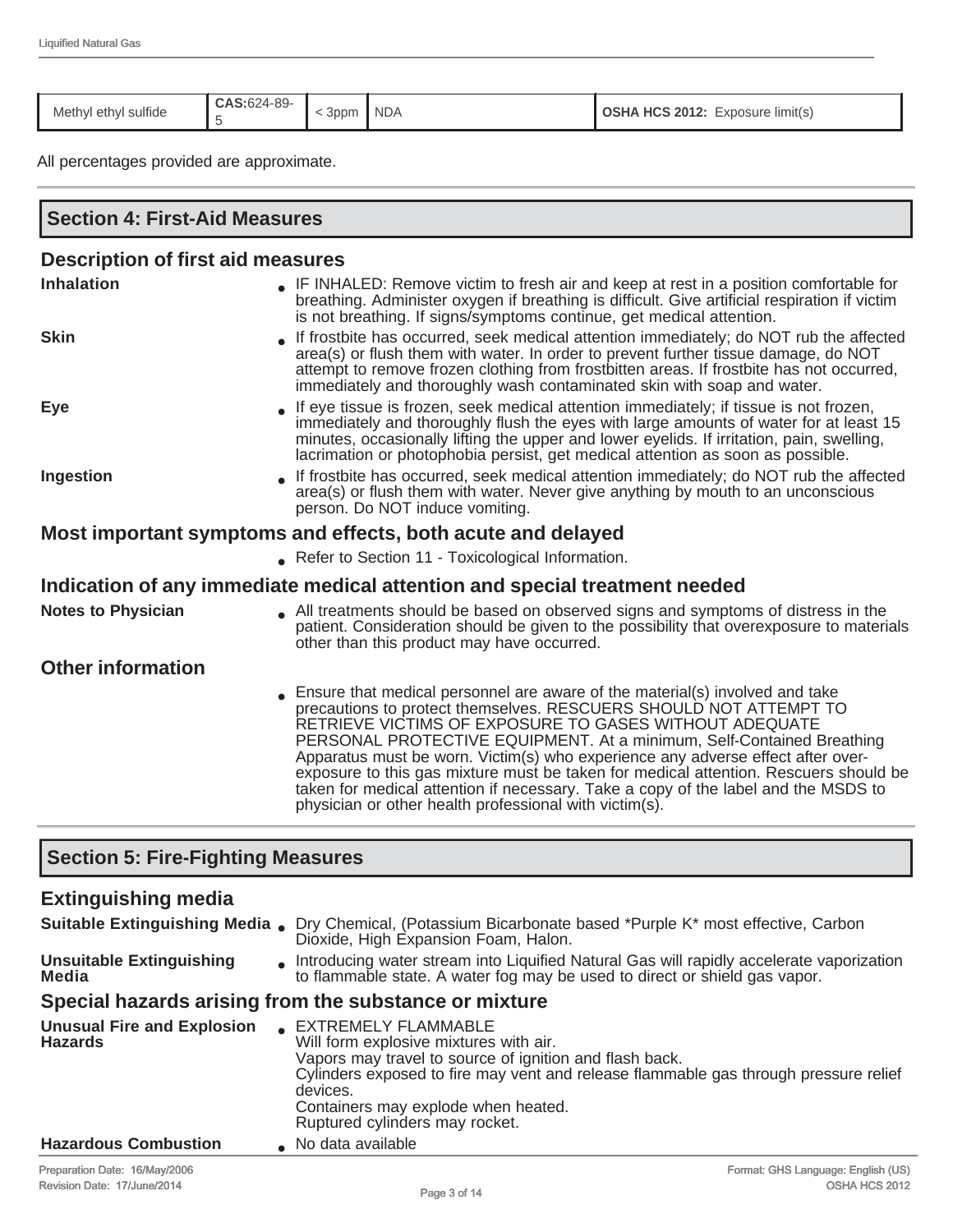| <b>Products</b>                |                                                                                                                                                                                                                                                                                                                                                                                                                                                                                                                                                                                                                                                                                                                                                                                                                                                                                                                                                                                                                                                                                                                                                                                                                                                                                                                                                                                                                                                                                                                                                                                                                          |
|--------------------------------|--------------------------------------------------------------------------------------------------------------------------------------------------------------------------------------------------------------------------------------------------------------------------------------------------------------------------------------------------------------------------------------------------------------------------------------------------------------------------------------------------------------------------------------------------------------------------------------------------------------------------------------------------------------------------------------------------------------------------------------------------------------------------------------------------------------------------------------------------------------------------------------------------------------------------------------------------------------------------------------------------------------------------------------------------------------------------------------------------------------------------------------------------------------------------------------------------------------------------------------------------------------------------------------------------------------------------------------------------------------------------------------------------------------------------------------------------------------------------------------------------------------------------------------------------------------------------------------------------------------------------|
| <b>Advice for firefighters</b> |                                                                                                                                                                                                                                                                                                                                                                                                                                                                                                                                                                                                                                                                                                                                                                                                                                                                                                                                                                                                                                                                                                                                                                                                                                                                                                                                                                                                                                                                                                                                                                                                                          |
|                                | Structural firefighters' protective clothing provides limited protection in fire situations<br>ONLY; it is not effective in spill situations where direct contact with the substance is<br>possible.<br>Always wear thermal protective clothing when handling refrigerated/cryogenic liquids.<br>Wear cryogenic gauntlet gloves and non-absorbent outer garments (Tri-Blend, e.g.) to<br>repel spilled liquid.<br>Also wear anti-fog chemical goggles AND a face shield.<br>Wear leather pull-on type boots with no laces. Cover boot tops with outer (non-<br>absorbent) pants.<br>Wear positive pressure self-contained breathing apparatus (SCBA).<br>DO NOT EXTINGUISH A LEAKING GAS FIRE UNLESS LEAK CÁN BE STOPPED<br>Move containers from fire area if you can do it without risk.<br>FIRE: If tank, rail car or tank truck is involved in a fire, ISOLATE for 1600 meters (1)<br>mile) in all directions; also, consider initial evacuation for 1600 meters (1 mile) in all<br>directions.<br>FIRE INVOLVING TANKS: ALWAYS stay away from tanks engulfed in fire.<br>FIRE INVOLVING TANKS: Fight fire from maximum distance or use unmanned hose<br>holders or monitor nozzles.<br>FIRE INVOLVING TANKS: Withdraw immediately in case of rising sound from venting<br>safety devices or discoloration of tank.<br>FIRE INVOLVING TANKS: Cool containers with flooding quantities of water until well<br>after fire is out.<br>FIRE INVOLVING TANKS: Do not direct water at source of leak or safety devices;<br>icing may occur.<br>FIRE INVOLVING TANKS: For massive fire, use unmanned hose holders or monitor |
|                                | nozzles; if this is impossible, withdraw from area and let fire burn.                                                                                                                                                                                                                                                                                                                                                                                                                                                                                                                                                                                                                                                                                                                                                                                                                                                                                                                                                                                                                                                                                                                                                                                                                                                                                                                                                                                                                                                                                                                                                    |
|                                |                                                                                                                                                                                                                                                                                                                                                                                                                                                                                                                                                                                                                                                                                                                                                                                                                                                                                                                                                                                                                                                                                                                                                                                                                                                                                                                                                                                                                                                                                                                                                                                                                          |

## **Section 6 - Accidental Release Measures**

### **Personal precautions, protective equipment and emergency procedures**

| <b>Personal Precautions</b>             | . Do not touch damaged containers or spilled material unless wearing appropriate<br>protective clothing. Do not touch or walk through spilled material. Ventilate the area<br>before entry.                                                                                                                                                                                                                                      |
|-----------------------------------------|----------------------------------------------------------------------------------------------------------------------------------------------------------------------------------------------------------------------------------------------------------------------------------------------------------------------------------------------------------------------------------------------------------------------------------|
| <b>Emergency Procedures</b>             | ELIMINATE all ignition sources (no smoking, flares, sparks or flames in immediate<br>area). As an immediate precautionary measure, isolate spill or leak area for at least<br>100 meters (330 feet) in all directions. Stop leak if you can do it without risk. Keep<br>unauthorized personnel away. Keep out of low areas. Stay upwind. LARGE SPILL:<br>Consider initial downwind evacuation for at least 800 meters (1/2 mile) |
| <b>Environmental precautions</b>        |                                                                                                                                                                                                                                                                                                                                                                                                                                  |
|                                         | Prevent entry into waterways, sewers, basements or confined areas.                                                                                                                                                                                                                                                                                                                                                               |
|                                         | Methods and material for containment and cleaning up                                                                                                                                                                                                                                                                                                                                                                             |
| Containment/Clean-up<br><b>Measures</b> | . All equipment used when handling the product must be grounded.<br>Stop leak if you can do it without risk.<br>If possible, turn leaking containers so that gas escapes rather than liquid.<br>Use water spray to reduce vapors; do not put water directly on leak, spill area or<br>inside container.<br>Do not direct water at spill or source of leak.<br>Isolate area until gas has dispersed.                              |

### **Section 7 - Handling and Storage**

## **Precautions for safe handling**

Handling **Handling Reep away from heat and ignition sources – No Smoking. Take precautionary** measures against static charges. All equipment used when handling the product must be grounded. Use only non-sparking tools. Use only with adequate ventilation. Ventilate closed spaces before entering. Be aware of any signs of dizziness or fatigue,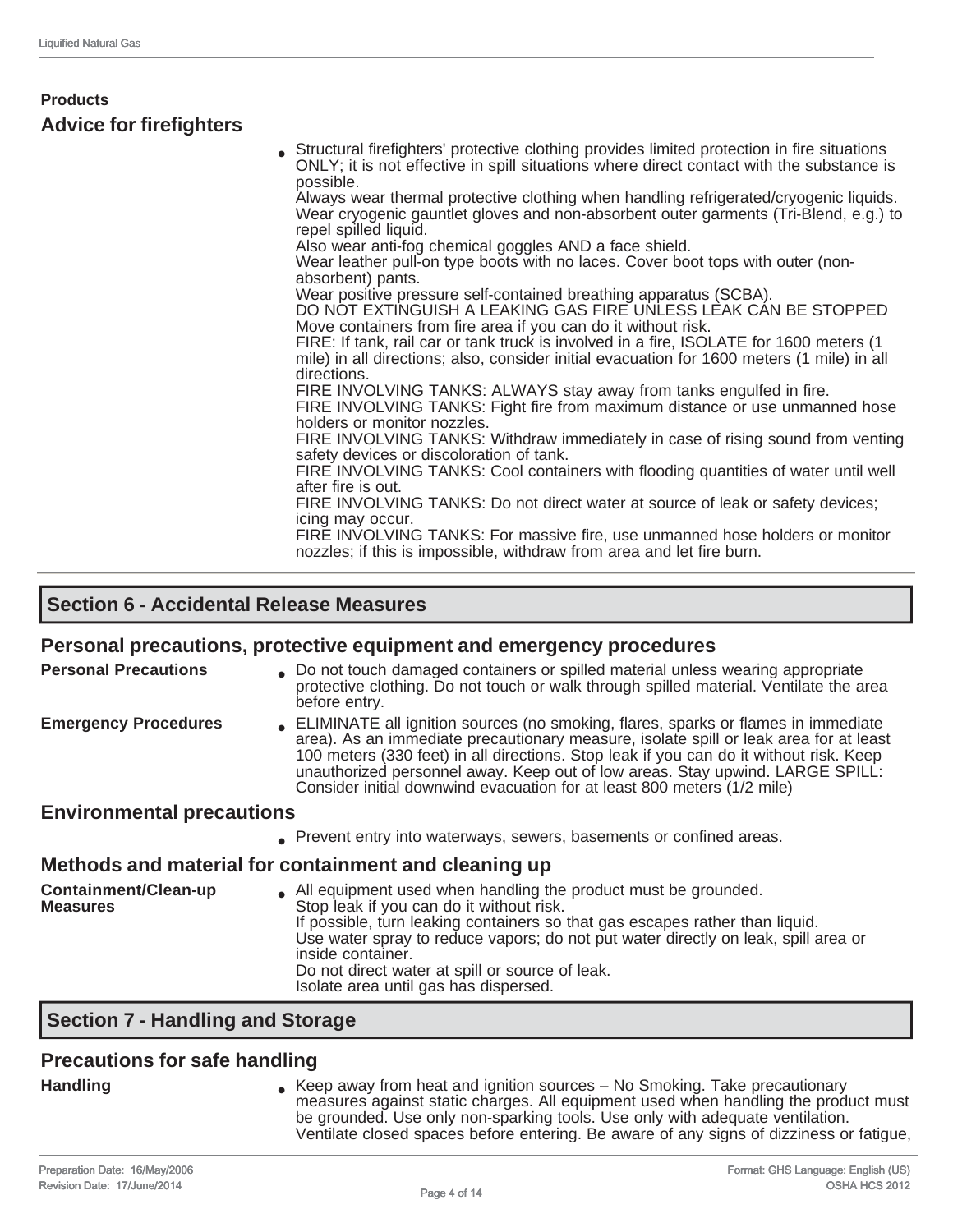especially if work is done in a poorly ventilated area; exposures to fatal concentrations of this gas mixture could occur without any significant warning symptoms, due to olfactory fatigue or oxygen deficiency. Cylinders should be firmly secured to prevent falling or being knocked-over. Use explosion-proof - electrical, ventilating and/or lighting equipment. Do not attempt to repair, adjust, or in any other way modify cylinders. If there is a malfunction or another type of operational problem, contact nearest distributor immediately. Empty containers retain product residue and can be hazardous. Do not cut, weld, puncture or incinerate container. SPECIAL NOTE: LNG is so cold that many common materials exposed to it become brittle enough to shatter on impact. DO NOT place any of the following materials in direct contact with LNG or its vapors: living tissue (including human skin and flesh), glas, tuber, carbon steel, or plastic.

## **Conditions for safe storage, including any incompatibilities**

- 
- **Storage Exercise 3 Cylinders** should be stored in dry, well-ventilated areas away from sources of heat, ignition and direct sunlight. Do not allow area where cylinders are stored to exceed 52C (125F). Cylinders must be protected from the environment, and preferably kept at room temperature approximately 21C (70F). Protect cylinders against physical damage. Cylinders should be firmly secured to prevent falling or being knocked-over. Store locked up.

# **Section 8 - Exposure Controls/Personal Protection**

#### **Control parameters**

| <b>Exposure Limits/Guidelines</b>                 |               |                                                                                                           |                                                          |                              |  |  |
|---------------------------------------------------|---------------|-----------------------------------------------------------------------------------------------------------|----------------------------------------------------------|------------------------------|--|--|
|                                                   | <b>Result</b> | <b>ACGIH</b>                                                                                              | <b>NIOSH</b>                                             | <b>OSHA</b>                  |  |  |
| <b>Pentane</b>                                    | <b>TWAs</b>   | 600 ppm TWA (listed under Pentane,<br>all isomers)                                                        | 120 ppm TWA; 350 mg/m3 TWA                               | 1000 ppm TWA; 2950 mg/m3 TWA |  |  |
| $(109-66-0)$                                      |               | Ceilings   Not established                                                                                | 610 ppm Ceiling (15 min); 1800<br>mg/m3 Ceiling (15 min) | Not established              |  |  |
|                                                   | <b>TWAs</b>   | 5000 ppm TWA                                                                                              | 5000 ppm TWA; 9000 mg/m3 TWA                             | 5000 ppm TWA; 9000 mg/m3 TWA |  |  |
| Carbon dioxide<br>$(124-38-9)$                    | <b>STELs</b>  | 30000 ppm STEL                                                                                            | 30000 ppm STEL; 54000 mg/m3<br><b>STEL</b>               | Not established              |  |  |
| Hexane<br>$(110-54-3)$                            | <b>TWAs</b>   | 50 ppm TWA                                                                                                | 50 ppm TWA; 180 mg/m3 TWA                                | 500 ppm TWA; 1800 mg/m3 TWA  |  |  |
| Ilsobutane                                        | <b>STELs</b>  | 1000 ppm STEL                                                                                             | Not established                                          | Not established              |  |  |
| $(75-28-5)$                                       | <b>TWAs</b>   | Not established                                                                                           | 800 ppm TWA; 1900 mg/m3 TWA                              | Not established              |  |  |
| Butane                                            | <b>STELs</b>  | 1000 ppm STEL                                                                                             | Not established                                          | Not established              |  |  |
| $(106-97-8)$                                      | <b>TWAs</b>   | Not established                                                                                           | 800 ppm TWA; 1900 mg/m3 TWA                              | Not established              |  |  |
| 2-Methylbutane (In<br>Liquid form)<br>$(78-78-4)$ | TWAs          | 600 ppm TWA (listed under Pentane,<br>all isomers)                                                        | Not established                                          | Not established              |  |  |
| Propane<br>$(74-98-6)$                            | <b>TWAs</b>   | 1000 ppm TWA (listed under<br>Aliphatic hydrocarbon gases: Alkane 1000 ppm TWA; 1800 mg/m3 TWA<br>$C1-4)$ |                                                          | 1000 ppm TWA; 1800 mg/m3 TWA |  |  |
| Hydrogen sulfide                                  |               | Ceilings Not established                                                                                  | 10 ppm Ceiling (10 min); 15 mg/m3<br>Ceiling (10 min)    | 20 ppm Ceiling               |  |  |
| $(7783 - 06 - 4)$                                 | <b>STELs</b>  | 5 ppm STEL                                                                                                | Not established                                          | Not established              |  |  |
|                                                   | <b>TWAs</b>   | 1 ppm TWA                                                                                                 | Not established                                          | Not established              |  |  |
| Ethane<br>$(74 - 84 - 0)$                         | <b>TWAs</b>   | 1000 ppm TWA (listed under<br>Aliphatic hydrocarbon gases: Alkane Not established<br>$C1-4)$              |                                                          | Not established              |  |  |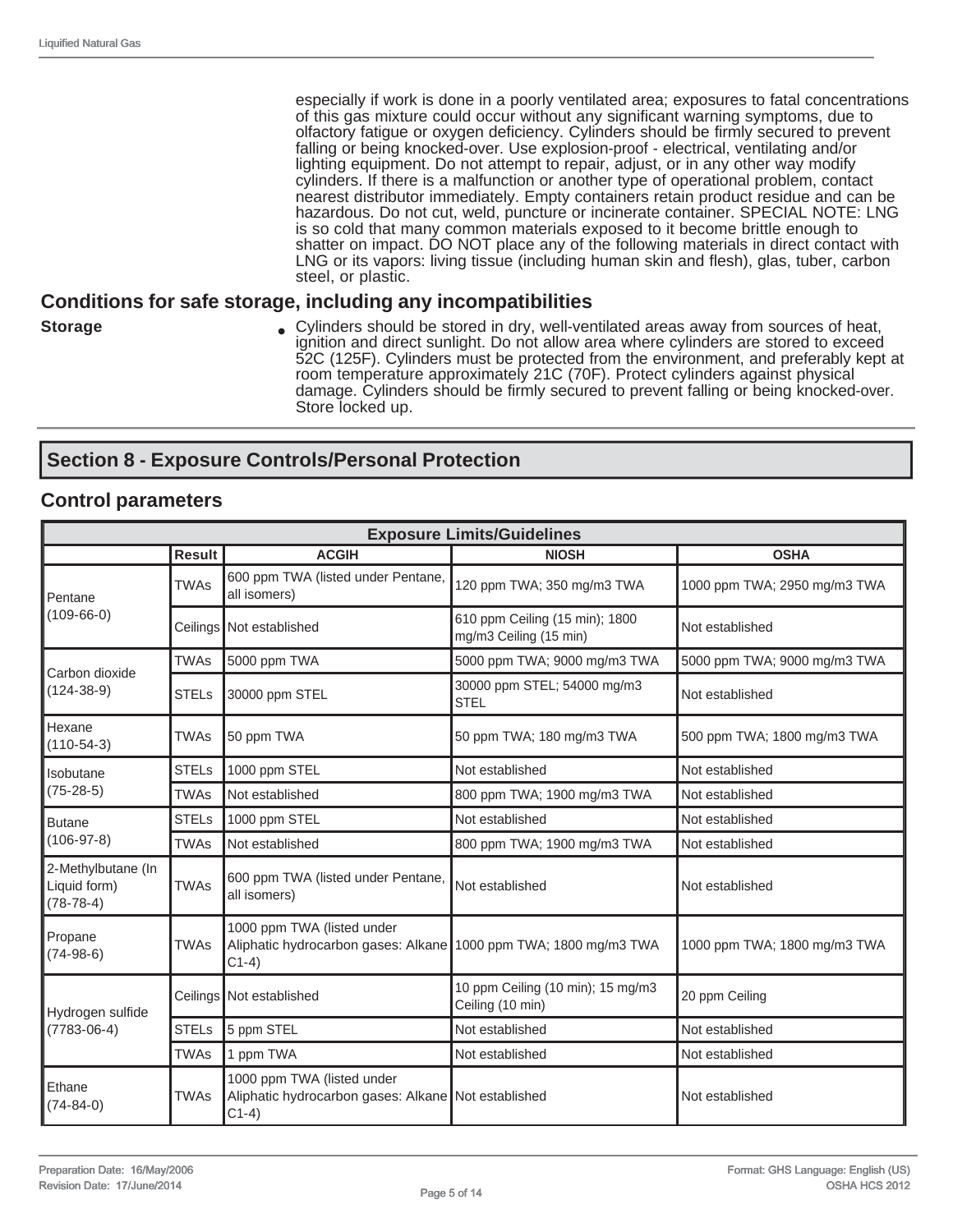| <b>I</b> Methane<br>$(74-82-8)$                  | <b>TWAs</b>                                    | 1000 ppm TWA (listed under<br>Aliphatic hydrocarbon gases: Alkane Not established<br>$C1-4)$ |                                                                                                                                                                                                                                                                                                                                                       | Not established                                                                         |  |  |
|--------------------------------------------------|------------------------------------------------|----------------------------------------------------------------------------------------------|-------------------------------------------------------------------------------------------------------------------------------------------------------------------------------------------------------------------------------------------------------------------------------------------------------------------------------------------------------|-----------------------------------------------------------------------------------------|--|--|
| <b>Exposure controls</b>                         |                                                |                                                                                              |                                                                                                                                                                                                                                                                                                                                                       |                                                                                         |  |  |
| <b>Engineering</b><br><b>Measures/Controls</b>   |                                                |                                                                                              | • Good general ventilation should be used. Ventilation rates should be matched to<br>conditions. If applicable, use process enclosures, local exhaust ventilation, or other<br>engineering controls to maintain airborne levels below recommended exposure limits.<br>level. Use explosion-proof - electrical, ventilating and/or lighting equipment. | If exposure limits have not been established, maintain airborne levels to an acceptable |  |  |
| <b>Personal Protective Equipment</b>             |                                                |                                                                                              |                                                                                                                                                                                                                                                                                                                                                       |                                                                                         |  |  |
| <b>Respiratory</b>                               |                                                | experienced.                                                                                 | • Follow the OSHA respirator regulations found in 29 CFR 1910.134. Use a<br>NIOSH/MSHA approved respirator if exposure limits are exceeded or symptoms are                                                                                                                                                                                            |                                                                                         |  |  |
| <b>Eye/Face</b>                                  |                                                |                                                                                              | . Wear safety glasses.                                                                                                                                                                                                                                                                                                                                |                                                                                         |  |  |
| <b>Skin/Body</b>                                 | . Wear leather gloves when handling cylinders. |                                                                                              |                                                                                                                                                                                                                                                                                                                                                       |                                                                                         |  |  |
| <b>Environmental Exposure</b><br><b>Controls</b> |                                                |                                                                                              | • Follow best practice for site management and disposal of waste. Controls should be<br>engineered to prevent release to the environment, including procedures to prevent<br>spills, atmospheric release and release to waterways.                                                                                                                    |                                                                                         |  |  |
| Key to abbreviations                             |                                                |                                                                                              |                                                                                                                                                                                                                                                                                                                                                       |                                                                                         |  |  |
|                                                  |                                                | ACGIH = American Conference of Governmental Industrial Hygiene                               | STEL = Short Term Exposure Limits are based on 15-minute exposures                                                                                                                                                                                                                                                                                    |                                                                                         |  |  |

OSHA = Occupational Safety and Health Administration

NIOSH = National Institute of Occupational Safety and Health TWA = Time-Weighted Averages are based on 8h/day, 40h/week exposures

# **Section 9 - Physical and Chemical Properties**

# **Information on Physical and Chemical Properties**

| <b>Material Description</b>       |                                                                                                                                                                                                                                    |                        |                                                                                                                                                                                       |
|-----------------------------------|------------------------------------------------------------------------------------------------------------------------------------------------------------------------------------------------------------------------------------|------------------------|---------------------------------------------------------------------------------------------------------------------------------------------------------------------------------------|
| <b>Physical Form</b>              | Gas                                                                                                                                                                                                                                | Appearance/Description | At or below -116 F, this product is<br>clear, colorless, odorless, and<br>"cryogenic" (SUPER-cold). Pure<br>LNG has no odor. If odorized, LNG<br>has a garlic/rotten-egg/skunk smell. |
| Color                             | Colorless                                                                                                                                                                                                                          | Odor                   | Odorless, or, if odorized, has a<br>garlic/rotten-egg/skunk smell.                                                                                                                    |
| Odor Threshold                    | No data available                                                                                                                                                                                                                  |                        |                                                                                                                                                                                       |
| <b>General Properties</b>         |                                                                                                                                                                                                                                    |                        |                                                                                                                                                                                       |
| <b>Boiling Point</b>              | $-161.5 C(-258.7 F)$<br>at 14.73 psig                                                                                                                                                                                              | <b>Melting Point</b>   | No data available                                                                                                                                                                     |
| <b>Decomposition Temperature</b>  | No data available                                                                                                                                                                                                                  | pH                     | No data available                                                                                                                                                                     |
| Specific Gravity/Relative Density | $0.42$ to 0.46 Water=1<br>Liquid specific gravity (varies<br>slightly with temperature and<br>composition)                                                                                                                         | Density                | $0.044$ lb(s)/ft <sup>3</sup>                                                                                                                                                         |
| <b>Water Solubility</b>           | Slightly Soluble 0.1 to 1 %<br>LNG vaporizes when in contact<br>with water. That cools the water<br>enough to freeze it. As the LNG re- Viscosity<br>gasifies, some natural gas bubbles<br>may be trapped in the ice that<br>forms |                        | No data available                                                                                                                                                                     |
| <b>Volatility</b>                 |                                                                                                                                                                                                                                    |                        |                                                                                                                                                                                       |
|                                   |                                                                                                                                                                                                                                    |                        |                                                                                                                                                                                       |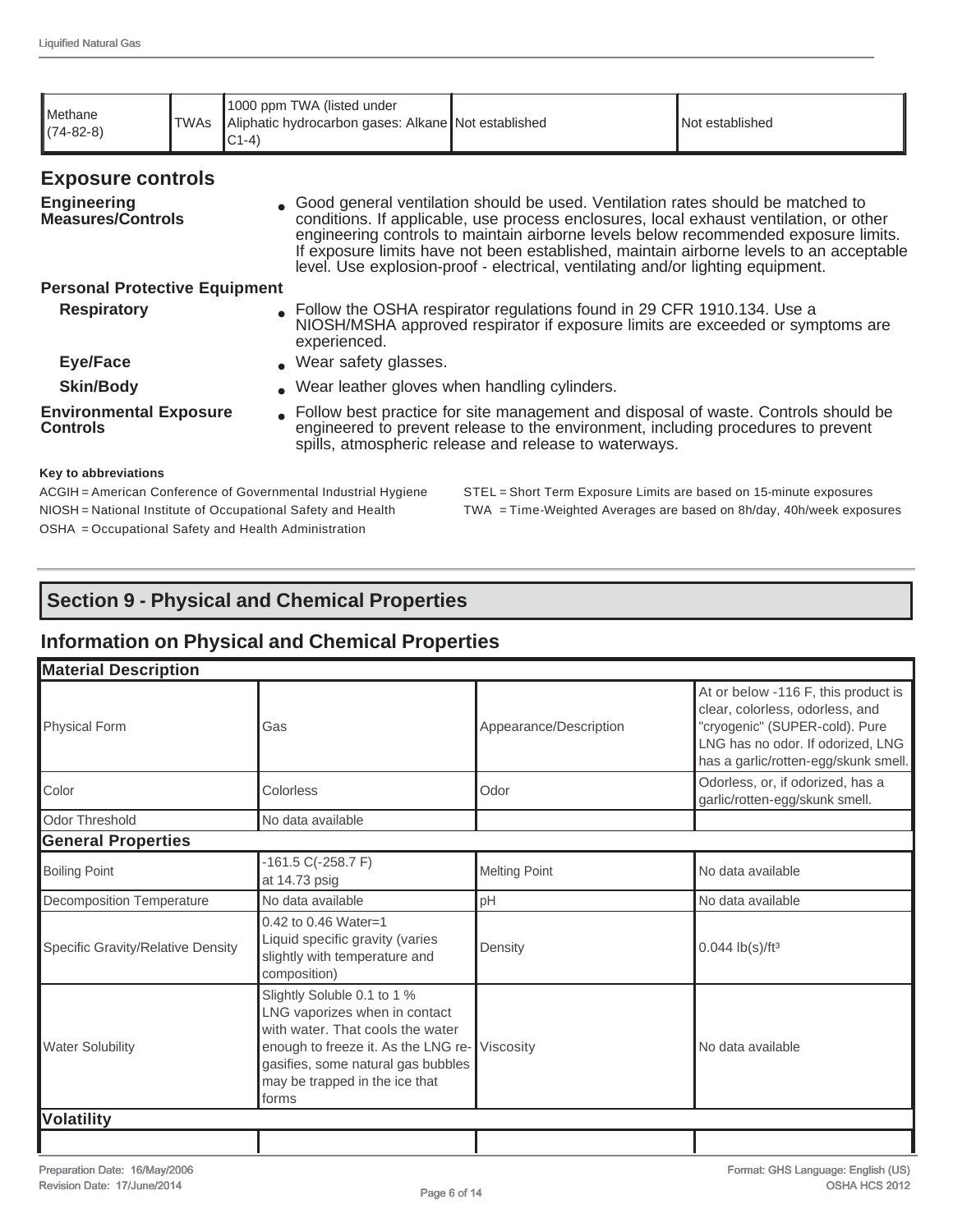| Vapor Pressure                      | Product is a gas at standard<br>conditions                                                            | <b>Vapor Density</b> | No data available   |
|-------------------------------------|-------------------------------------------------------------------------------------------------------|----------------------|---------------------|
| Evaporation Rate                    | $>1$ Ether = 1                                                                                        |                      |                     |
| Flammability                        |                                                                                                       |                      |                     |
| Flash Point                         | -306 F(-187.7778 C)<br>As a liquid, this product does not<br>have a flash point but the vapors<br>do. | UEL                  | l No data available |
| <b>LEL</b>                          | No data available                                                                                     | Autoignition         | No data available   |
| Flammability (solid, gas)           | Flammable gas.                                                                                        |                      |                     |
| Environmental                       |                                                                                                       |                      |                     |
| Octanol/Water Partition coefficient | No data available                                                                                     |                      |                     |

# **Section 10: Stability and Reactivity**

| <b>Reactivity</b> |  |
|-------------------|--|
|-------------------|--|

● No dangerous reaction known under conditions of normal use.

**Chemical stability**

• Stable under normal temperatures and pressures.

## **Possibility of hazardous reactions**

● Hazardous polymerization will not occur.

**Conditions to avoid**

• Keep away from heat, sparks, and flame.

## **Incompatible materials**

• Strong oxidizers.

# **Hazardous decomposition products**

● Oxides of carbon (CO, CO2), "soot"

# **Section 11 - Toxicological Information**

# **Information on toxicological effects**

|                                                            | <b>Components</b>   |                                                                                                                                                                                                                                                                                                                                                                                           |  |  |  |
|------------------------------------------------------------|---------------------|-------------------------------------------------------------------------------------------------------------------------------------------------------------------------------------------------------------------------------------------------------------------------------------------------------------------------------------------------------------------------------------------|--|--|--|
| Methane (92.7%)                                            | 74-<br>$82 - 8$     | Acute Toxicity: Inhalation-Mouse LC50 • 326 g/m <sup>3</sup> 2 Hour(s)                                                                                                                                                                                                                                                                                                                    |  |  |  |
| Isobutane $(0.1\%)$                                        | 75-<br>$28 - 5$     | Acute Toxicity: Inhalation-Rat LC50 • 57 pph 15 Minute(s); Behavioral: Tremor; Behavioral: Convulsions or<br>effect on seizure threshold; Lungs, Thorax, or Respiration: Respiratory depression                                                                                                                                                                                           |  |  |  |
| Butane $(0.1\%)$                                           | $106 -$<br>$97 - 8$ | Acute Toxicity: Inhalation-Rat LC50 • 658 g/m <sup>3</sup> 4 Hour(s)                                                                                                                                                                                                                                                                                                                      |  |  |  |
| 2-Methylbutane (In<br>Liquid form) $\left($ <<br>$ 0.1\% $ | 78-<br>$78-4$       | Acute Toxicity: Inhalation-Rat LC50 • 280000 mg/m <sup>3</sup> 4 Hour(s)                                                                                                                                                                                                                                                                                                                  |  |  |  |
| Pentane $(0.1\%)$                                          | 109-<br>66-0        | Acute Toxicity: Ingestion/Oral-Rat LD50 • > 2000 mg/kg; Inhalation-Rat LC50 • 364 g/m <sup>3</sup> 4 Hour(s)                                                                                                                                                                                                                                                                              |  |  |  |
| Hexane $(0.1\%)$                                           | $110 -$<br>54-3     | Acute Toxicity: Ingestion/Oral-Rat LD50 • 25 g/kg; Inhalation-Rat LC50 • 48000 ppm 4 Hour(s);<br>Irritation: Eye-Rabbit • 10 mg • Mild irritation;<br>Reproductive: Inhalation-Rat TCLo • 5000 ppm (6-19D preg); Reproductive Effects: Specific Developmental<br>Abnormalities: Musculoskeletal system; Reproductive Effects: Specific Developmental<br>Abnormalities: Urogenital system; |  |  |  |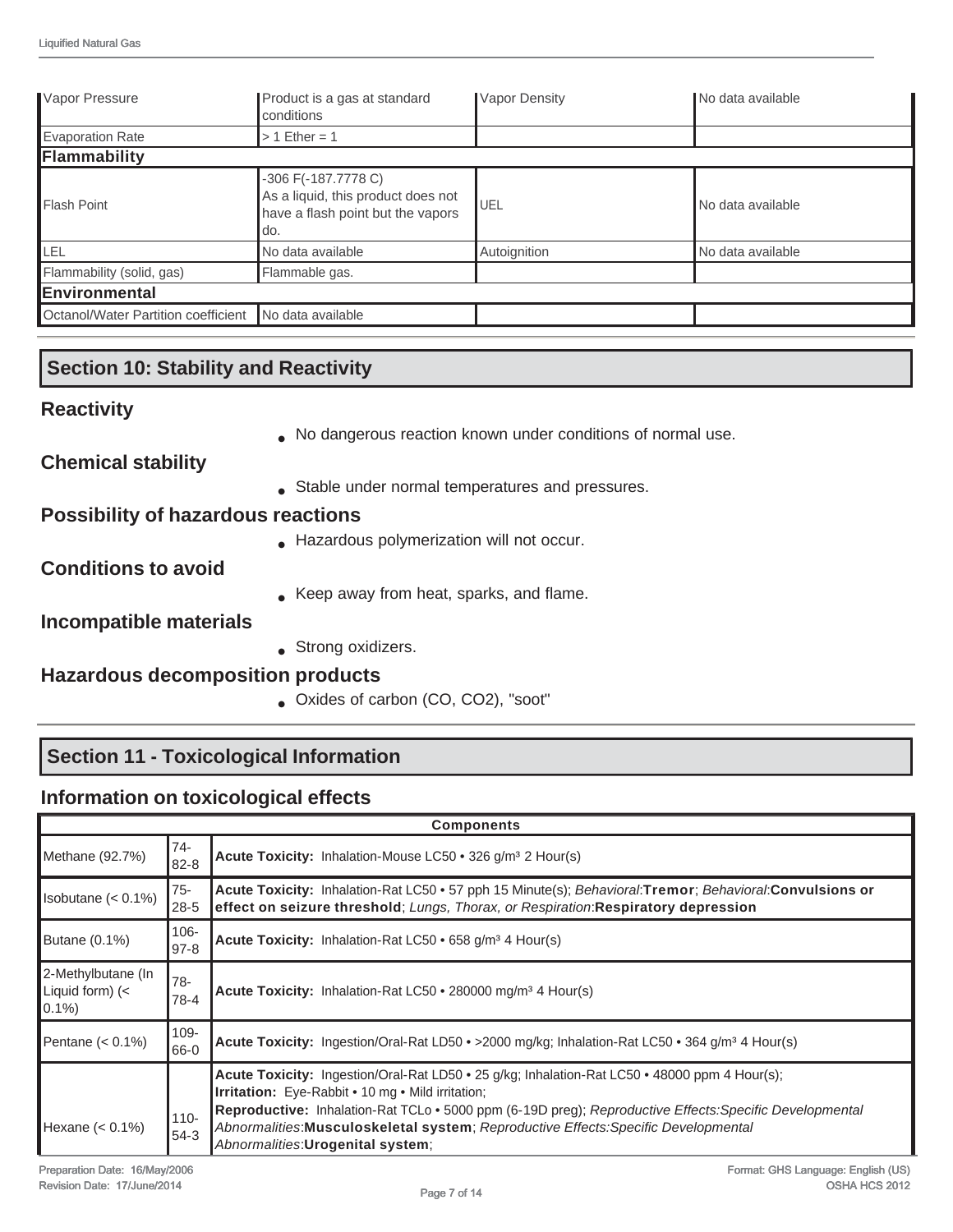|                                |                | <b>Tumorigen / Carcinogen:</b> Inhalation-Rat TCLo • 1000 ppm 4 Hour(s) 59 Week(s)-Intermittent;<br>Tumorigenic:Carcinogenic by RTECS criteria; Reproductive Effects:Tumorigenic Effects:Testicular tumors                                                                                                                                 |
|--------------------------------|----------------|--------------------------------------------------------------------------------------------------------------------------------------------------------------------------------------------------------------------------------------------------------------------------------------------------------------------------------------------|
| Carbon dioxide (<<br>$ 0.1\% $ | 1124-<br>I38-9 | Reproductive: Inhalation-Rat TCLo . 6 pph 24 Hour(s)(10D preg); Reproductive Effects: Specific Developmental<br>Abnormalities: Musculoskeletal system; Reproductive Effects: Specific Developmental<br>Abnormalities:Cardiovascular (circulatory) system; Reproductive Effects:Specific Developmental<br>Abnormalities: Respiratory system |

| <b>GHS Properties</b>            | <b>Classification</b>                    |
|----------------------------------|------------------------------------------|
| <b>Acute toxicity</b>            | <b>OSHA HCS 2012.</b> No data available  |
| <b>Aspiration Hazard</b>         | <b>OSHA HCS 2012</b> • No data available |
| Carcinogenicity                  | <b>OSHA HCS 2012</b> • No data available |
| <b>Germ Cell Mutagenicity</b>    | <b>OSHA HCS 2012</b> • No data available |
| <b>Skin corrosion/Irritation</b> | <b>OSHA HCS 2012</b> • No data available |
| <b>Skin sensitization</b>        | OSHA HCS 2012 . No data available        |
| <b>STOT-RE</b>                   | OSHA HCS 2012 . No data available        |
| <b>STOT-SE</b>                   | OSHA HCS 2012 . No data available        |
| <b>Toxicity for Reproduction</b> | <b>OSHA HCS 2012</b> . No data available |
| <b>Respiratory sensitization</b> | <b>OSHA HCS 2012</b> • No data available |
| Serious eye damage/Irritation    | <b>OSHA HCS 2012</b> • No data available |

**Route(s) of entry/exposure** <br> **a** Inhalation, Skin, Eye, Ingestion

## **Potential Health Effects**

#### **Inhalation**

**Acute (Immediate)** • If this material is released in a small, poorly ventilated area (i.e. an enclosed or

#### **Skin**

- 
- **Chronic (Delayed)** No data available

#### **Eye**

- 
- **Chronic (Delayed) No data available**

#### **Ingestion**

**Chronic (Delayed)** ● No data available

#### **Key to abbreviations**

LD = Lethal Dose  $MLD = Mild$ TC = Toxic Concentration

- confined space), an oxygen-deficient environment may occur. Individuals breathing such an atmosphere may experience symptoms which include headaches, ringing in ears, dizziness, drowsiness, unconsciousness, nausea, vomiting, and depression of all the senses. Under some circumstances of over-exposure, death may occur. The following effects associated with decreased levels of oxygen: increase in breathing and pulse rate, emotional upset, abnormal fatigue, nausea, vomiting, collapse, loss of consciousness, convulsive movements, respiratory collapse and death.
- **Chronic (Delayed)** No data available
- **Acute (Immediate)** Contact with gas or liquefied gas will cause burns, severe injury and/or frostbite.
	-
- **Acute (Immediate)** Contact with gas or liquefied gas will cause burns, severe injury and/or frostbite.
	-
- **Acute (Immediate) •** Ingestion is not anticipated to be a likely route of exposure to this product.
	-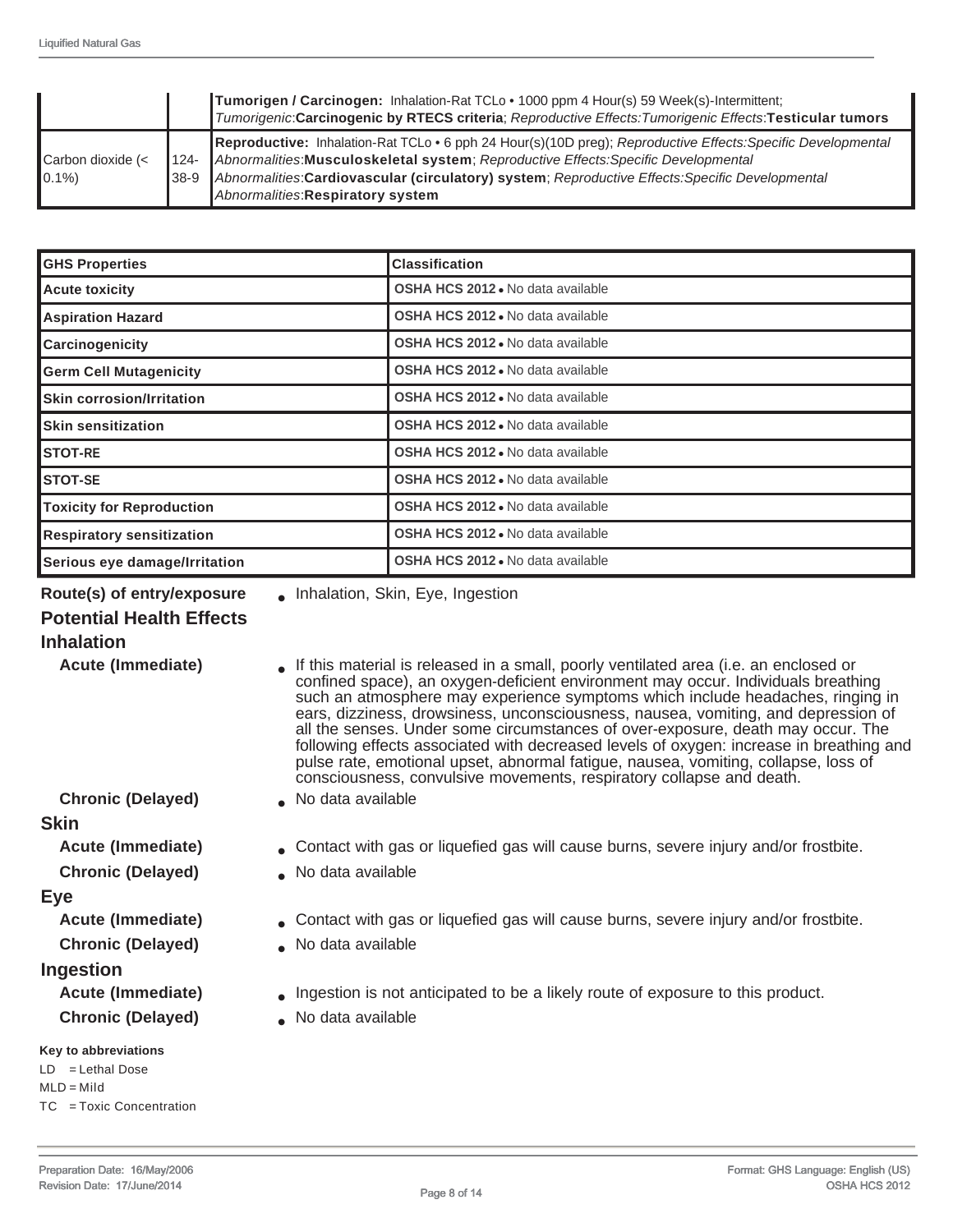|                                      | No studies have been found. |
|--------------------------------------|-----------------------------|
| <b>Other adverse effects</b>         |                             |
|                                      | Material data lacking.      |
| <b>Mobility in Soil</b>              |                             |
|                                      | Material data lacking.      |
| <b>Bioaccumulative potential</b>     |                             |
|                                      | Material data lacking.      |
| <b>Persistence and degradability</b> |                             |
|                                      | Material data lacking.      |
| <b>Toxicity</b>                      |                             |

# **Section 13 - Disposal Considerations**

**Section 12 - Ecological Information**

#### **Waste treatment methods**

- 
- **Product waste Dispose of content and/or container in accordance with local, regional, national, and/or** international regulations.
- 
- Packaging waste **••** Dispose of content and/or container in accordance with local, regional, national, and/or international regulations.

# **Section 14 - Transport Information**

|                                                                    |                                                        |                                         |                                                                                                                                                                                                                                                                                                                                                                                                                                                           | UN number UN proper shipping name Transport hazard class(es) Packing group Environmental hazards |            |            |
|--------------------------------------------------------------------|--------------------------------------------------------|-----------------------------------------|-----------------------------------------------------------------------------------------------------------------------------------------------------------------------------------------------------------------------------------------------------------------------------------------------------------------------------------------------------------------------------------------------------------------------------------------------------------|--------------------------------------------------------------------------------------------------|------------|------------|
| <b>DOT</b>                                                         | <b>UN1972</b>                                          | Methane, refrigerated liquid            |                                                                                                                                                                                                                                                                                                                                                                                                                                                           | 2.1                                                                                              | <b>NDA</b> | <b>NDA</b> |
| Special precautions for user<br><b>Transport in bulk according</b> |                                                        | during transportation.<br>Not relevant. | • Cylinders should be transported in a secure position, in a well-ventilated vehicle. The<br>transportation of compressed gas cylinders in automobiles or in closed-body vehicles<br>can present serious safety hazards. If transporting these cylinders in vehicles, ensure<br>these cylinders are not exposed to extremely high temperatures (as may occur in an<br>enclosed vehicle on a hot day). Additionally, the vehicle should be well-ventilated |                                                                                                  |            |            |
|                                                                    | to Annex II of MARPOL 73/78<br>and the <b>IBC</b> Code |                                         |                                                                                                                                                                                                                                                                                                                                                                                                                                                           |                                                                                                  |            |            |

## **Section 15 - Regulatory Information**

## **Safety, health and environmental regulations/legislation specific for the substance or mixture**

**SARA Hazard Classifications** . Acute, Fire, Pressure(Sudden Release of)

| Inventory                          |            |             |  |
|------------------------------------|------------|-------------|--|
| Component                          | <b>CAS</b> | <b>TSCA</b> |  |
| 2-Methylbutane (In<br>Liquid form) | 78-78-4    | Yes         |  |
| 2-Propanethiol, 2-<br>methyl-      | 175-66-1   | Yes         |  |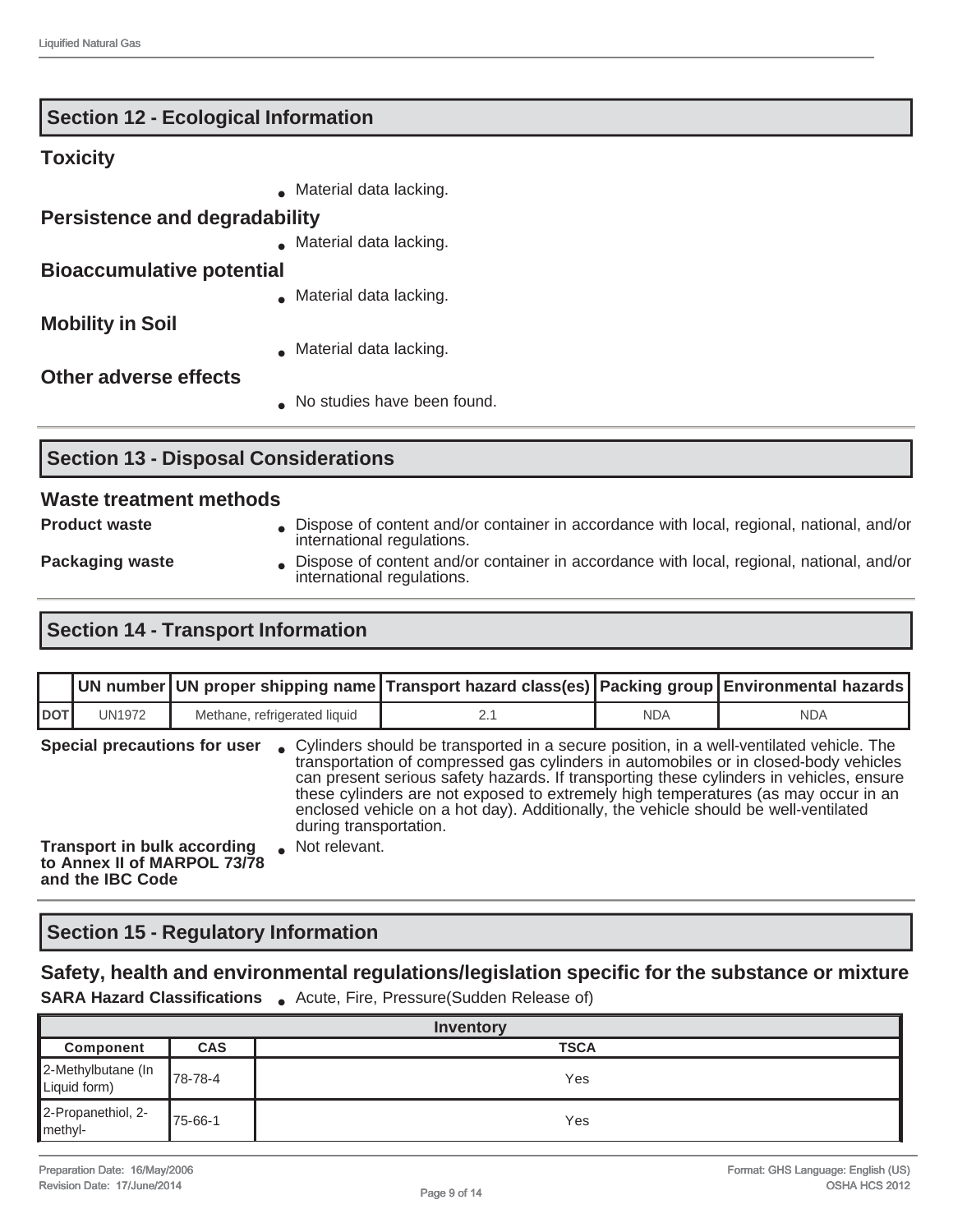| Butane               | 106-97-8  | Yes |
|----------------------|-----------|-----|
| Carbon dioxide       | 124-38-9  | Yes |
| Ethane               | 74-84-0   | Yes |
| Hexane               | 110-54-3  | Yes |
| Hydrogen sulfide     | 7783-06-4 | Yes |
| Isobutane            | 75-28-5   | Yes |
| Methane              | 74-82-8   | Yes |
| Methyl ethyl sulfide | 624-89-5  | Yes |
| Nitrogen             | 7727-37-9 | Yes |
| Pentane              | 109-66-0  | Yes |
| Propane              | 74-98-6   | Yes |

# **United States**

| Labor                                                                |           |                   |
|----------------------------------------------------------------------|-----------|-------------------|
| U.S. - OSHA - Process Safety Management - Highly Hazardous Chemicals |           |                   |
| · Hydrogen sulfide                                                   | 7783-06-4 | 1500 lb TQ        |
| • Pentane                                                            | 109-66-0  | Not Listed        |
| • Ethane                                                             | 74-84-0   | <b>Not Listed</b> |
| • 2-Methylbutane (In Liquid form)                                    | 78-78-4   | Not Listed        |
| • Isobutane                                                          | 75-28-5   | <b>Not Listed</b> |
| • Carbon dioxide                                                     | 124-38-9  | <b>Not Listed</b> |
| • Propane                                                            | 74-98-6   | <b>Not Listed</b> |
| • Butane                                                             | 106-97-8  | <b>Not Listed</b> |
| • Hexane                                                             | 110-54-3  | <b>Not Listed</b> |
| • Nitrogen                                                           | 7727-37-9 | <b>Not Listed</b> |
| • Methane                                                            | 74-82-8   | Not Listed        |
| • 2-Propanethiol, 2-methyl-                                          | 75-66-1   | <b>Not Listed</b> |
| • Methyl ethyl sulfide                                               | 624-89-5  | Not Listed        |
| U.S. - OSHA - Specifically Regulated Chemicals<br>• Hydrogen sulfide | 7783-06-4 | <b>Not Listed</b> |
| • Pentane                                                            | 109-66-0  | <b>Not Listed</b> |
| • Ethane                                                             | 74-84-0   | <b>Not Listed</b> |
| • 2-Methylbutane (In Liquid form)                                    |           |                   |
|                                                                      | 78-78-4   | <b>Not Listed</b> |
| • Isobutane                                                          | 75-28-5   | <b>Not Listed</b> |
| • Carbon dioxide                                                     | 124-38-9  | <b>Not Listed</b> |
| • Propane                                                            | 74-98-6   | <b>Not Listed</b> |
| • Butane                                                             | 106-97-8  | <b>Not Listed</b> |
| • Hexane                                                             | 110-54-3  | <b>Not Listed</b> |
|                                                                      | 7727-37-9 | <b>Not Listed</b> |
| • Nitrogen<br>• Methane                                              | 74-82-8   | <b>Not Listed</b> |
| • 2-Propanethiol, 2-methyl-                                          | 75-66-1   | <b>Not Listed</b> |

#### **Environment**

| U.S. - CAA (Clean Air Act) - 1990 Hazardous Air Pollutants |                |            |
|------------------------------------------------------------|----------------|------------|
| • Hydrogen sulfide                                         | 7783-06-4      | Not Listed |
| • Pentane                                                  | $109 - 66 - 0$ | Not Listed |
| $\bullet$ Ethane                                           | 74-84-0        | Not Listed |
| • 2-Methylbutane (In Liquid form)                          | 78-78-4        | Not Listed |
|                                                            |                |            |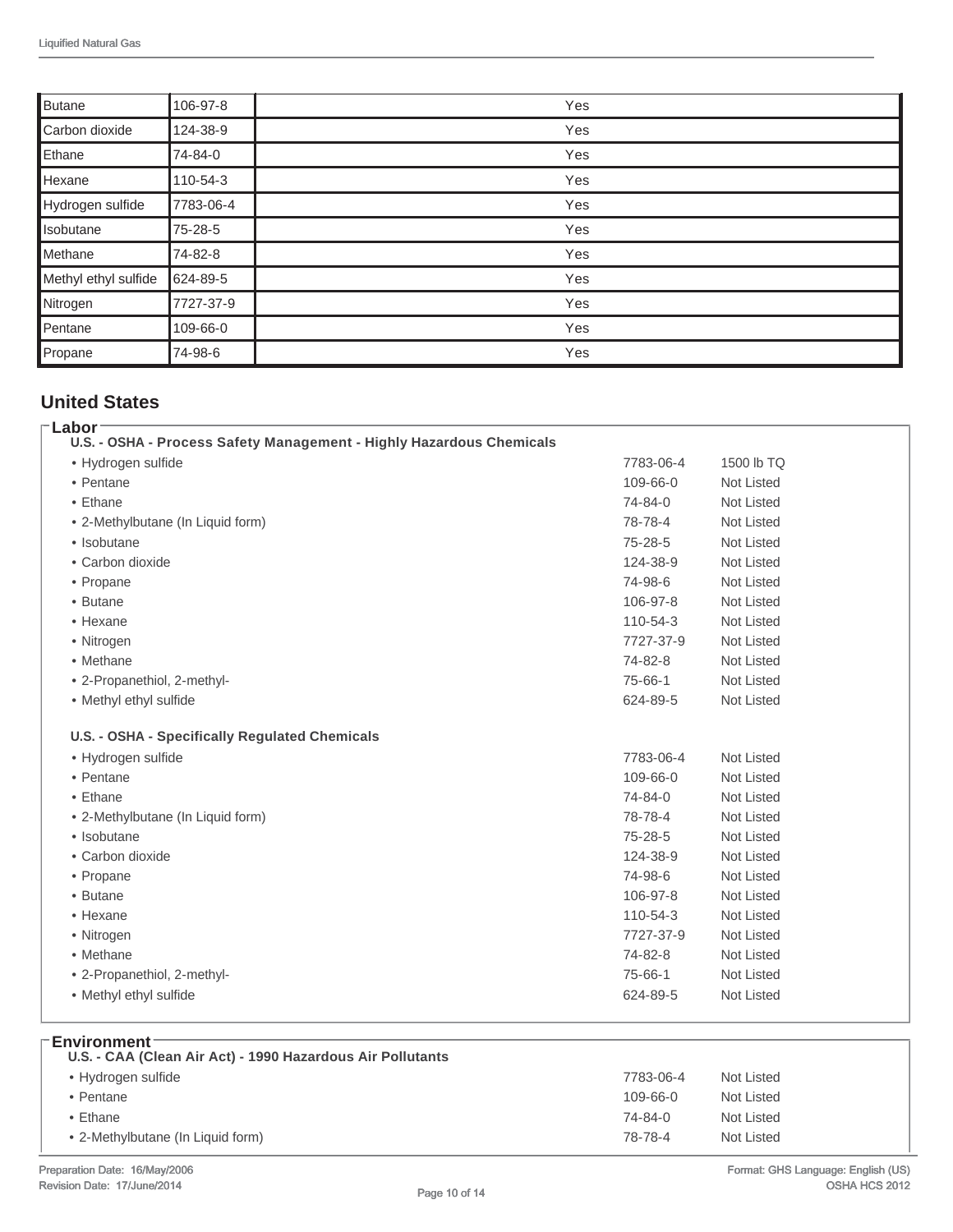| • Isobutane                                                               | 75-28-5   | Not Listed                                   |
|---------------------------------------------------------------------------|-----------|----------------------------------------------|
| • Carbon dioxide                                                          | 124-38-9  | Not Listed                                   |
| • Propane                                                                 | 74-98-6   | Not Listed                                   |
| • Butane                                                                  | 106-97-8  | Not Listed                                   |
| • Hexane                                                                  | 110-54-3  |                                              |
| • Nitrogen                                                                | 7727-37-9 | <b>Not Listed</b>                            |
| • Methane                                                                 | 74-82-8   | Not Listed                                   |
| • 2-Propanethiol, 2-methyl-                                               | 75-66-1   | Not Listed                                   |
| • Methyl ethyl sulfide                                                    | 624-89-5  | Not Listed                                   |
|                                                                           |           |                                              |
| U.S. - CERCLA/SARA - Hazardous Substances and their Reportable Quantities |           |                                              |
| • Hydrogen sulfide                                                        | 7783-06-4 | 100 lb final RQ; 45.4 kg final<br><b>RQ</b>  |
| • Pentane                                                                 | 109-66-0  | <b>Not Listed</b>                            |
| • Ethane                                                                  | 74-84-0   | <b>Not Listed</b>                            |
| • 2-Methylbutane (In Liquid form)                                         | 78-78-4   | <b>Not Listed</b>                            |
| • Isobutane                                                               | 75-28-5   | <b>Not Listed</b>                            |
| • Carbon dioxide                                                          | 124-38-9  | Not Listed                                   |
| • Propane                                                                 | 74-98-6   | Not Listed                                   |
| • Butane                                                                  | 106-97-8  | Not Listed                                   |
| • Hexane                                                                  | 110-54-3  | 5000 lb final RQ; 2270 kg final<br><b>RQ</b> |
| • Nitrogen                                                                | 7727-37-9 | Not Listed                                   |
| • Methane                                                                 | 74-82-8   | <b>Not Listed</b>                            |
| • 2-Propanethiol, 2-methyl-                                               | 75-66-1   | Not Listed                                   |
| • Methyl ethyl sulfide                                                    | 624-89-5  | Not Listed                                   |
| U.S. - CERCLA/SARA - Radionuclides and Their Reportable Quantities        |           |                                              |
| · Hydrogen sulfide                                                        | 7783-06-4 | <b>Not Listed</b>                            |
| • Pentane                                                                 | 109-66-0  | Not Listed                                   |
| • Ethane                                                                  | 74-84-0   | Not Listed                                   |
| • 2-Methylbutane (In Liquid form)                                         | 78-78-4   | Not Listed                                   |
| • Isobutane                                                               | 75-28-5   | Not Listed                                   |
| • Carbon dioxide                                                          | 124-38-9  | Not Listed                                   |
| • Propane                                                                 | 74-98-6   | Not Listed                                   |
| • Butane                                                                  | 106-97-8  | Not Listed                                   |
| • Hexane                                                                  | 110-54-3  | Not Listed                                   |
| • Nitrogen                                                                | 7727-37-9 | Not Listed                                   |
| • Methane                                                                 | 74-82-8   | Not Listed                                   |
| • 2-Propanethiol, 2-methyl-                                               | 75-66-1   | Not Listed                                   |
| • Methyl ethyl sulfide                                                    | 624-89-5  | Not Listed                                   |
| U.S. - CERCLA/SARA - Section 302 Extremely Hazardous Substances EPCRA RQs |           |                                              |
| • Hydrogen sulfide                                                        | 7783-06-4 | 100 lb EPCRA RQ                              |
| • Pentane                                                                 | 109-66-0  | Not Listed                                   |
| • Ethane                                                                  | 74-84-0   | Not Listed                                   |
| • 2-Methylbutane (In Liquid form)                                         | 78-78-4   | Not Listed                                   |
| • Isobutane                                                               | 75-28-5   | Not Listed                                   |
| • Carbon dioxide                                                          | 124-38-9  | Not Listed                                   |
| • Propane                                                                 | 74-98-6   | Not Listed                                   |
| • Butane                                                                  | 106-97-8  | Not Listed                                   |
| • Hexane                                                                  | 110-54-3  | Not Listed                                   |
| • Nitrogen                                                                | 7727-37-9 | Not Listed                                   |
| • Methane                                                                 | 74-82-8   | Not Listed                                   |
|                                                                           |           |                                              |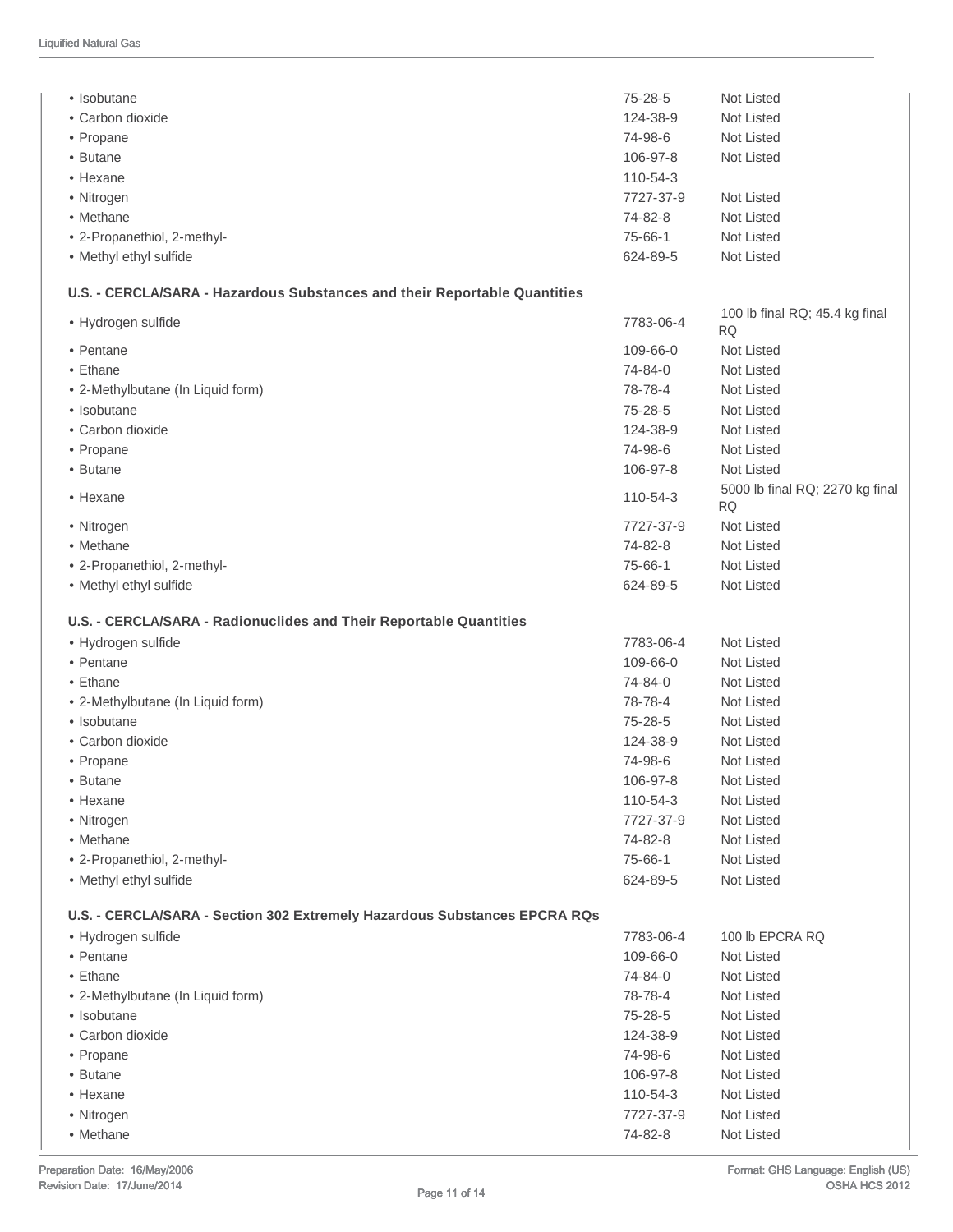| • 2-Propanethiol, 2-methyl-                                          | 75-66-1       | <b>Not Listed</b>                 |
|----------------------------------------------------------------------|---------------|-----------------------------------|
| • Methyl ethyl sulfide                                               | 624-89-5      | <b>Not Listed</b>                 |
| U.S. - CERCLA/SARA - Section 302 Extremely Hazardous Substances TPQs |               |                                   |
| • Hydrogen sulfide                                                   | 7783-06-4     | 500 lb TPQ                        |
| • Pentane                                                            | 109-66-0      | <b>Not Listed</b>                 |
| • Ethane                                                             | 74-84-0       | <b>Not Listed</b>                 |
| • 2-Methylbutane (In Liquid form)                                    | 78-78-4       | Not Listed                        |
| • Isobutane                                                          | $75 - 28 - 5$ | Not Listed                        |
| • Carbon dioxide                                                     | 124-38-9      | Not Listed                        |
| • Propane                                                            | 74-98-6       | Not Listed                        |
| • Butane                                                             | 106-97-8      | Not Listed                        |
| • Hexane                                                             | 110-54-3      | <b>Not Listed</b>                 |
| • Nitrogen                                                           | 7727-37-9     | Not Listed                        |
| • Methane                                                            | 74-82-8       | Not Listed                        |
| • 2-Propanethiol, 2-methyl-                                          | 75-66-1       | <b>Not Listed</b>                 |
| • Methyl ethyl sulfide                                               | 624-89-5      | Not Listed                        |
|                                                                      |               |                                   |
| U.S. - CERCLA/SARA - Section 313 - Emission Reporting                |               |                                   |
| • Hydrogen sulfide                                                   | 7783-06-4     | 1.0 % de minimis<br>concentration |
| • Pentane                                                            | 109-66-0      | Not Listed                        |
| • Ethane                                                             | 74-84-0       | Not Listed                        |
| • 2-Methylbutane (In Liquid form)                                    | 78-78-4       | Not Listed                        |
| • Isobutane                                                          | 75-28-5       | <b>Not Listed</b>                 |
| • Carbon dioxide                                                     | 124-38-9      | <b>Not Listed</b>                 |
| • Propane                                                            | 74-98-6       | <b>Not Listed</b>                 |
| • Butane                                                             | 106-97-8      | Not Listed                        |
| • Hexane                                                             | 110-54-3      | 1.0 % de minimis<br>concentration |
| • Nitrogen                                                           | 7727-37-9     | <b>Not Listed</b>                 |
| • Methane                                                            | 74-82-8       | <b>Not Listed</b>                 |
| • 2-Propanethiol, 2-methyl-                                          | 75-66-1       | Not Listed                        |
| • Methyl ethyl sulfide                                               | 624-89-5      | <b>Not Listed</b>                 |
| U.S. - CERCLA/SARA - Section 313 - PBT Chemical Listing              |               |                                   |
| • Hydrogen sulfide                                                   | 7783-06-4     | Not Listed                        |
| • Pentane                                                            | 109-66-0      | Not Listed                        |
| • Ethane                                                             | 74-84-0       | Not Listed                        |
| • 2-Methylbutane (In Liquid form)                                    | 78-78-4       | Not Listed                        |
| • Isobutane                                                          | $75 - 28 - 5$ | Not Listed                        |
| • Carbon dioxide                                                     | 124-38-9      | Not Listed                        |
| • Propane                                                            | 74-98-6       | Not Listed                        |
| • Butane                                                             | 106-97-8      | Not Listed                        |
| • Hexane                                                             | 110-54-3      | Not Listed                        |
| • Nitrogen                                                           | 7727-37-9     | Not Listed                        |
| • Methane                                                            | 74-82-8       | Not Listed                        |
| • 2-Propanethiol, 2-methyl-                                          | 75-66-1       | Not Listed                        |
| • Methyl ethyl sulfide                                               | 624-89-5      | Not Listed                        |
|                                                                      |               |                                   |

# **United States - California**

| ⊤Environment <sup>–</sup><br>U.S. - California - Proposition 65 - Carcinogens List |           |            |
|------------------------------------------------------------------------------------|-----------|------------|
| • Hydrogen sulfide                                                                 | 7783-06-4 | Not Listed |
|                                                                                    |           |            |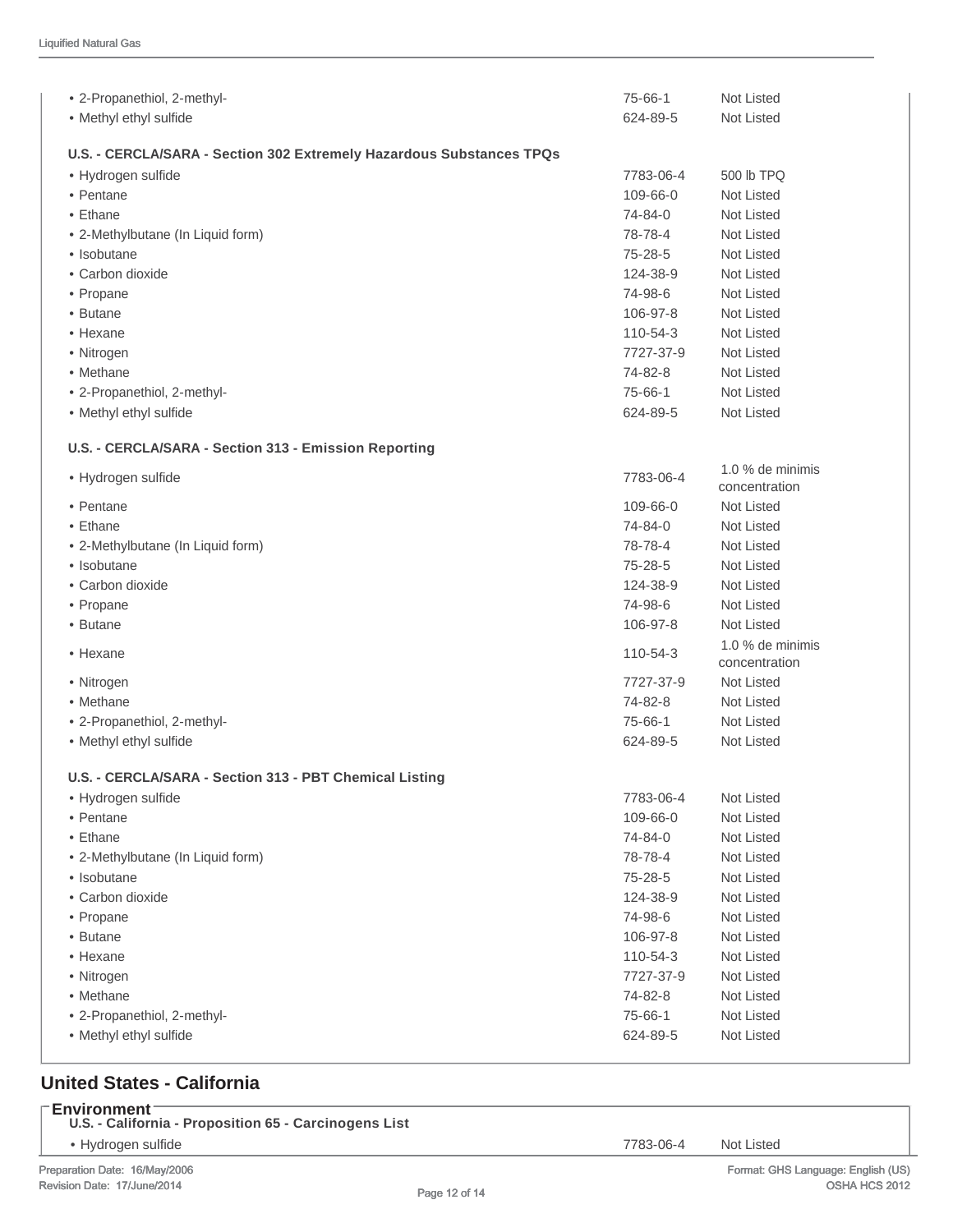| • Pentane                                                                 | 109-66-0            | Not Listed               |
|---------------------------------------------------------------------------|---------------------|--------------------------|
| • Ethane                                                                  | 74-84-0             | Not Listed               |
| • 2-Methylbutane (In Liquid form)                                         | 78-78-4             | Not Listed               |
| • Isobutane                                                               | 75-28-5             | <b>Not Listed</b>        |
| • Carbon dioxide                                                          | 124-38-9            | <b>Not Listed</b>        |
| • Propane                                                                 | 74-98-6             | <b>Not Listed</b>        |
| • Butane                                                                  | 106-97-8            | <b>Not Listed</b>        |
| • Hexane                                                                  | 110-54-3            | Not Listed               |
| • Nitrogen                                                                | 7727-37-9           | Not Listed               |
| • Methane                                                                 | 74-82-8             | Not Listed               |
| • 2-Propanethiol, 2-methyl-                                               | 75-66-1             | Not Listed               |
| • Methyl ethyl sulfide                                                    | 624-89-5            | <b>Not Listed</b>        |
| U.S. - California - Proposition 65 - Developmental Toxicity               |                     |                          |
| · Hydrogen sulfide                                                        | 7783-06-4           | <b>Not Listed</b>        |
| • Pentane                                                                 | $109 - 66 - 0$      | <b>Not Listed</b>        |
| • Ethane                                                                  | 74-84-0             | Not Listed               |
| • 2-Methylbutane (In Liquid form)                                         | 78-78-4             | Not Listed               |
| • Isobutane                                                               | 75-28-5             | Not Listed               |
| • Carbon dioxide                                                          | 124-38-9            | Not Listed               |
| • Propane                                                                 | 74-98-6             | Not Listed               |
| • Butane                                                                  | 106-97-8            | <b>Not Listed</b>        |
| • Hexane                                                                  | 110-54-3            | <b>Not Listed</b>        |
| • Nitrogen                                                                | 7727-37-9           | <b>Not Listed</b>        |
| • Methane                                                                 | 74-82-8             | Not Listed               |
| • 2-Propanethiol, 2-methyl-                                               | 75-66-1             | <b>Not Listed</b>        |
| • Methyl ethyl sulfide                                                    | 624-89-5            | <b>Not Listed</b>        |
| U.S. - California - Proposition 65 - Maximum Allowable Dose Levels (MADL) |                     |                          |
| · Hydrogen sulfide                                                        | 7783-06-4           | <b>Not Listed</b>        |
| • Pentane                                                                 | 109-66-0            | <b>Not Listed</b>        |
| • Ethane                                                                  | 74-84-0             | Not Listed               |
| • 2-Methylbutane (In Liquid form)                                         | 78-78-4             | Not Listed               |
| • Isobutane                                                               | 75-28-5             | <b>Not Listed</b>        |
| • Carbon dioxide                                                          | 124-38-9            | <b>Not Listed</b>        |
| • Propane                                                                 | 74-98-6             | Not Listed               |
| • Butane                                                                  | 106-97-8            | <b>Not Listed</b>        |
| • Hexane                                                                  | 110-54-3            | Not Listed               |
| • Nitrogen                                                                | 7727-37-9           | <b>Not Listed</b>        |
| • Methane                                                                 | 74-82-8             | Not Listed               |
| • 2-Propanethiol, 2-methyl-                                               | 75-66-1             | Not Listed               |
| • Methyl ethyl sulfide                                                    | 624-89-5            | Not Listed               |
| U.S. - California - Proposition 65 - No Significant Risk Levels (NSRL)    |                     |                          |
|                                                                           |                     |                          |
| • Hydrogen sulfide                                                        | 7783-06-4           | <b>Not Listed</b>        |
| • Pentane                                                                 | 109-66-0            | Not Listed               |
| • Ethane                                                                  | 74-84-0             | <b>Not Listed</b>        |
| • 2-Methylbutane (In Liquid form)                                         | 78-78-4             | <b>Not Listed</b>        |
| • Isobutane                                                               | 75-28-5             | Not Listed               |
| • Carbon dioxide                                                          | 124-38-9            | Not Listed               |
| • Propane<br>• Butane                                                     | 74-98-6<br>106-97-8 | Not Listed<br>Not Listed |
| • Hexane                                                                  | 110-54-3            | Not Listed               |
|                                                                           |                     |                          |
| • Nitrogen                                                                | 7727-37-9           | Not Listed               |